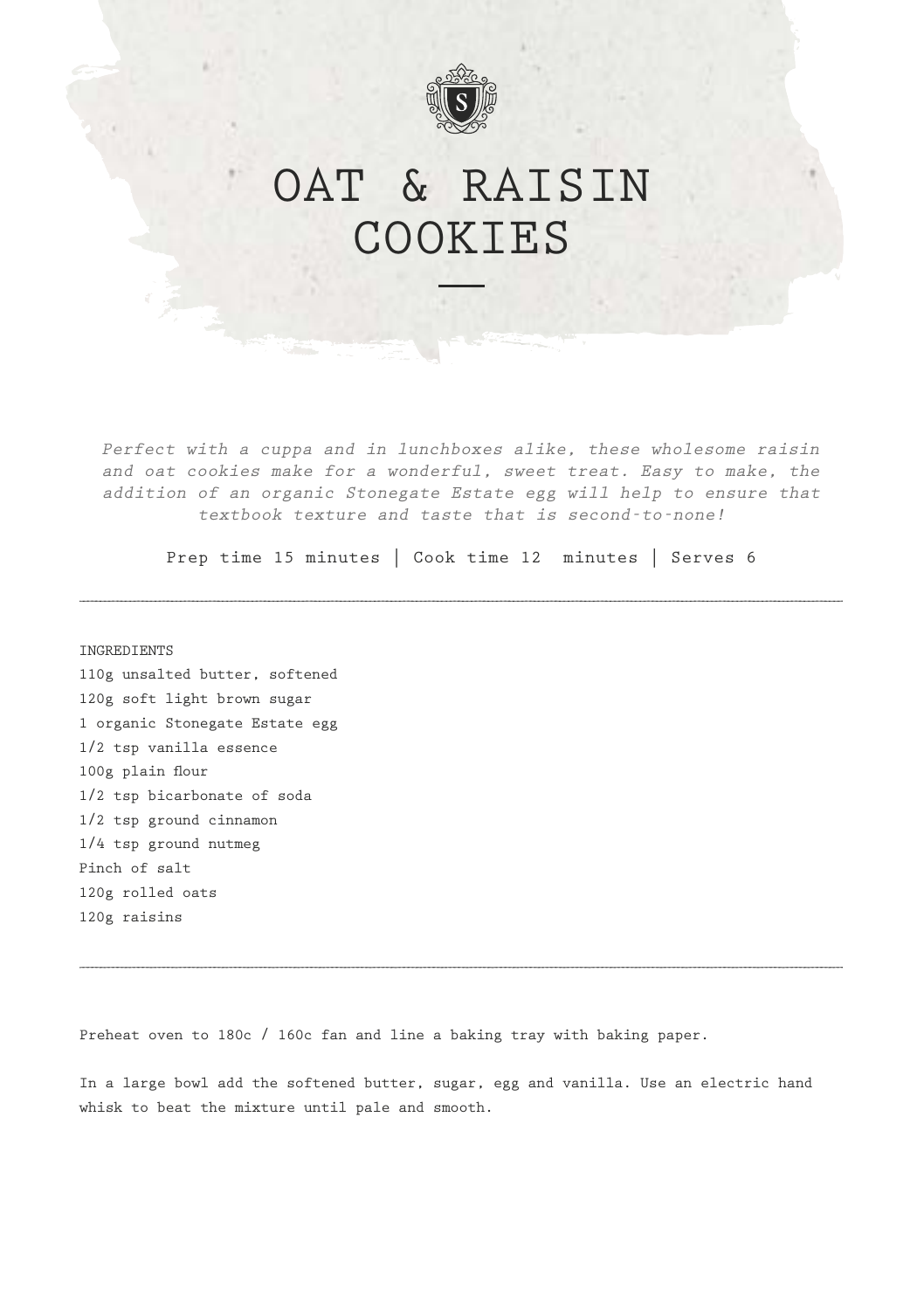In a separate bowl sieve in the flour, bicarbonate of soda, spices and salt. Mix this together and then fold into the butter mix. Finally add the oats and raisins and mix until evenly incorporated.

Roll the dough into equal sized balls in your hands and place them spread apart on the baking sheet.

Bake them in the hot oven for 12 minutes until lightly golden on the edges but still soft in the middle.

Allow the cookies to cool a little on the baking tray before attempting to handle them, and then transfer to a wire rack.